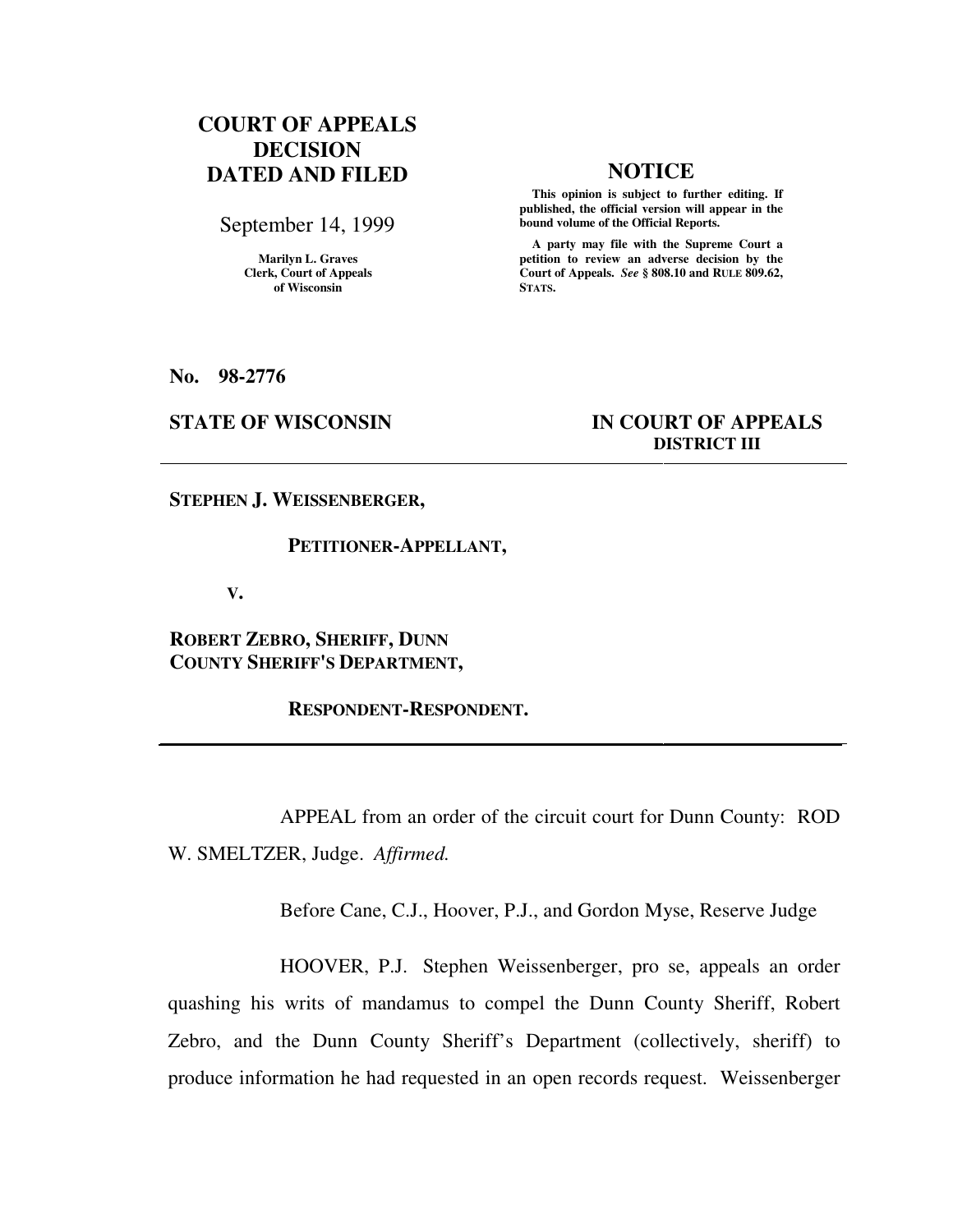No. 98-2776

claims that the circuit court erroneously exercised its discretion by: (1) allowing the sheriff's attorney, Beverly Wickstrom, to influence the court into considering his confinement status; (2) inquiring why Weissenberger wanted the record; and (3) allowing Wickstrom to represent the sheriff.<sup>1</sup> Because Weissenberger has variously failed to develop his arguments, cite to the record or preserve his contentions, we reject his arguments and affirm the order quashing the writs of mandamus.

 Weissenberger submitted an open records request to the sheriff requesting "a copy of a roster or some sort of listing of all of your employees including your law enforcement officers." The sheriff denied the request on two grounds: (1) access to the information would subject the employees and their families to a substantial risk of harassment or other jeopardy; and (2) Weissenberger's access would tend to discourage persons from serving as employees of the sheriff's department or jail.

 Weissenberger subsequently filed an original and amended writ of mandamus, as well as an alternative writ under § 19.37, STATS., requesting the material identified in the open records request as well as monetary relief. $2$  The

<sup>&</sup>lt;sup>1</sup> Weissenberger's headings in his brief indicates a fourth issue: that the court "ABUSED ITS DISCRETION BY DISMISSING THIS MANDAMUS ACTION BY THE ERRONEOUS VIEW OF THE LAW." This heading contained one paragraph reciting this court's standard of review. We do not consider this to constitute an argument: it does not specifically assign actionable error or provide an argument to support his assertion that the trial court applied an erroneous view of the law. *See M.C.I., Inc. v. Elbin*, 146 Wis.2d 239, 244-45, 430 N.W.2d 366, 369 (Ct. App. 1988).

 $2^2$  Section 19.37, STATS., provides, in part:

 <sup>(1)</sup> MANDAMUS. If an authority withholds a record or a part of a record or delays granting access to a record or part of a record after a written request for disclosure is made, the requester may pursue either, or both, of the alternatives under pars. (a) and (b).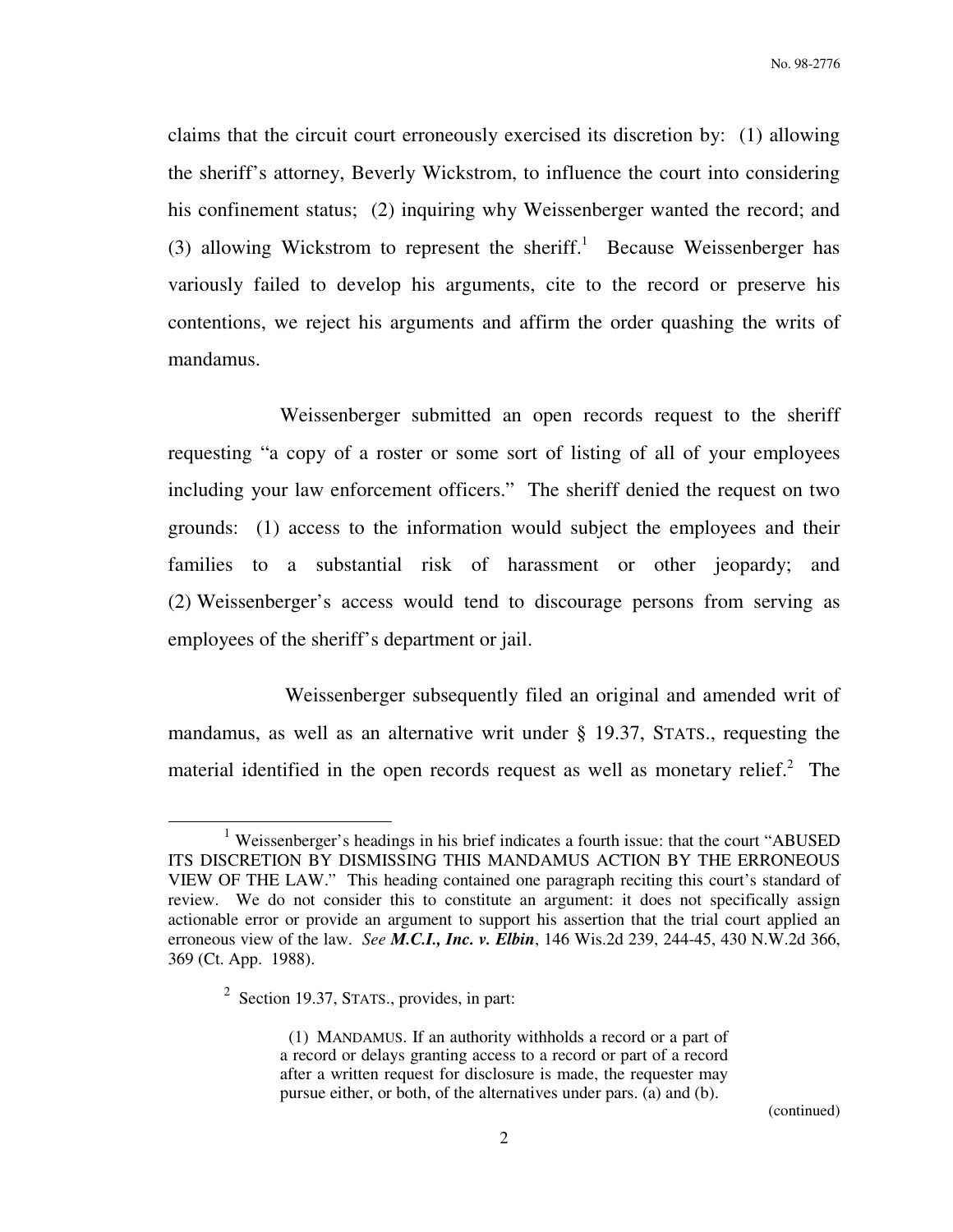sheriff, represented by Wickstrom, moved to quash the writs. The court heard the motion and granted an order quashing all writs of mandamus issued. Weissenberger appeals that order.

 We review Weissenberger's complaints that the circuit court improperly admitted evidence and permitted Wickstrom to represent the sheriff as discretionary matters.<sup>3</sup> We will not overturn the circuit court's discretionary decision if it examined facts of record, applied the proper legal standard and used a demonstrated rational process to reach a conclusion that a reasonable judge could reach. *See Loy v. Bunderson*, 107 Wis.2d 400, 414-15, 320 N.W.2d 175, 184 (1982).

 Next, our review in connection with the decision to deny access to records reflects a two-step process:

> First, we must decide if the trial court correctly assessed whether the custodian's denial of access was made with the requisite specificity. Second, we determine whether the stated reasons are sufficient to permit withholding, itself a two-step analysis. Here, our inquiry is: (1) did the trial court make a factual determination supported by the record of whether the documents implicate the public interests in secrecy asserted by the custodian  $\lceil$  and, if so, (2) do the countervailing interests outweigh the public interest in release.

 <sup>(</sup>a) The requester may bring an action for mandamus asking a court to order release of the record. The court may permit the parties or their attorneys to have access to the requested record under restrictions or protective orders as the court deems appropriate.

 $3$  First, evidentiary rulings are reviewed with deference to determine whether the circuit court properly exercised discretion in accord with the facts of record and with accepted legal standards. *See State v. Blair*, 164 Wis.2d 64, 74, 473 N.W.2d 566, 571 (Ct. App. 1991). Second, Weissenberger argues that the court erroneously exercised its discretion by allowing Wickstrom to represent the sheriff.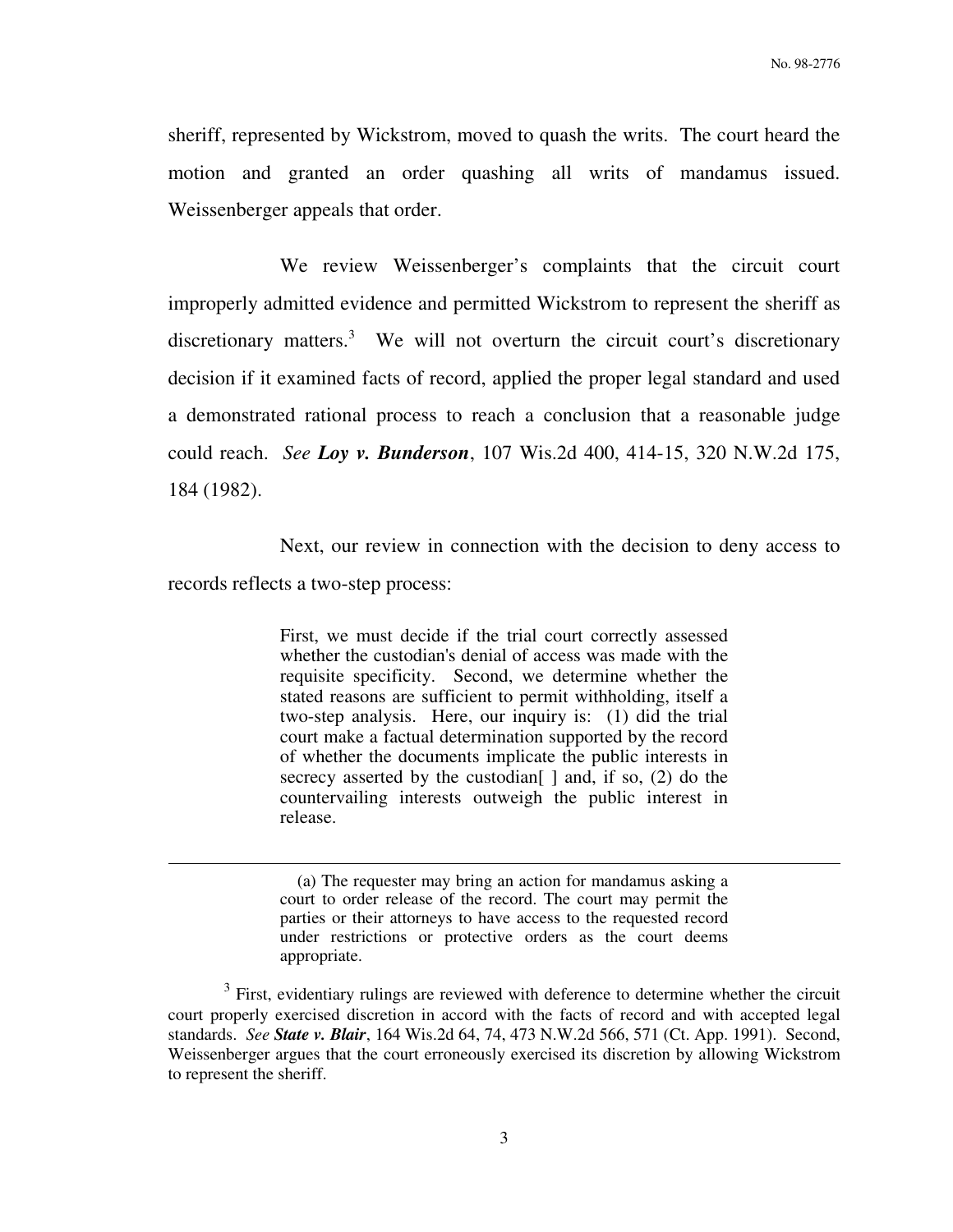No. 98-2776

*Mayfair Chrysler-Plymouth v. Baldarotta*, 162 Wis.2d 142, 157, 469 N.W.2d 638, 643 (1991) (quoted source omitted). $4$  An order quashing a petition for mandamus is the same as an order dismissing a complaint. *Mazurek v. Miller*, 100 Wis.2d 426, 430, 303 N.W.2d 122, 125 (Ct. App. 1981). Our review here is de novo. *See id*.; *Bartley v. Thompson*, 198 Wis.2d 323, 331, 542 N.W.2d 227, 230 (Ct. App. 1995) (a motion to dismiss presents a question of law).

 Weissenberger first contends that the court erred by permitting Wickstrom to influence the judge by identifying Weissenberger's status as a committed sexually violent person. Any error in this regard was harmless. In his open records request, which was part of his petition, Weissenberger identified his own status. The opening sentence of his request stated: "I'm currently confined at the Wisconsin Resource Center (WRC), per Chapter 980, Wis. Stats. (the sexual violent persons act) …." He cannot now complain that opposing counsel made reference to something Weissenberger himself had placed in the record.

 Moreover, Weissenberger offers no evidence indicating that the court's knowledge of his status affected the disposition of his writs.<sup>5</sup> He merely asserts that the trial court considered his identity. He does not demonstrate from the record that the court in fact relied in part on his status in quashing his writs of mandamus. A party who claims the trial court erroneously exercised its discretion has the burden of showing a misuse of discretion, and an appellate court will not

<sup>&</sup>lt;sup>4</sup> Weissenberger does not, appeal, challenge the specificity of the sheriff's reasons.

 $<sup>5</sup>$  We agree with Weissenberger that his status, as of the date he filed the records request,</sup> does not affect the disposition of his request. *See State ex rel. Ledford v. Turcotte*, 195 Wis.2d 244, 252, 536 N.W.2d 130, 133 (Ct. App. 1995). His status would be relevant for a request filed after April 28, 1998. *See* § 19.32(3), STATS., as amended by 1997 Wis. Act 94.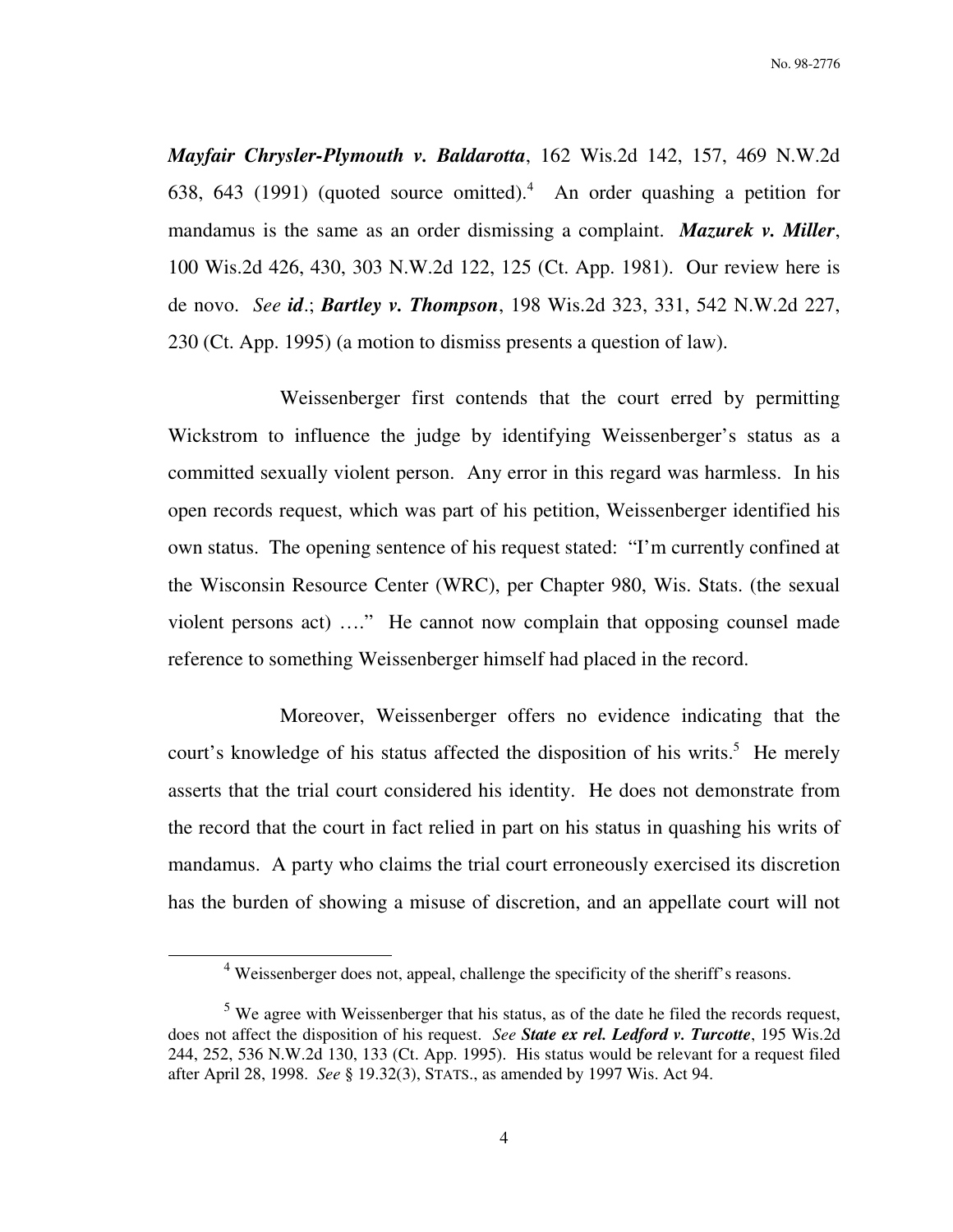reverse unless the erroneous exercise is clearly shown. *See* § 805.18, STATS.; *Colby v. Colby*, 102 Wis.2d 198, 207-08, 306 N.W.2d 57, 62 (1981).

 Weissenberger's second contention is that the court erred by inquiring why Weissenberger wanted the records.<sup>6</sup> His "argument" consists of his assertion that the "trial court abused its authority by asking and using Weissenberger's rationale to deny his request to inspect public records" and a recitation of case law. He does not direct us to those portions of the record where he claims the court either elicited this information regarding his reasons for requesting the information or how the court utilized any such information in its decision. Rather, Weissenberger presumes that the trial court improperly considered the reason he requested the records because of the court's inquiry as to the reason. We will not indulge in his presumption.

 Weissenberger's presumption that the court improperly considered his reasons for the request is belied by the court's immediate acknowledgment, after requesting Weissenberger's reasons, that they need not be stated.<sup>7</sup> Further, it appears that the circuit court, while making a general reference to Weissenberger's reason, applied the proper standards. The court determined that "the employees of the sheriff's department do not … need to have their names, et cetera, be pulled

THE COURT: Understand. Okay.

 $6$  We agree with Weissenberger that the reasons for the request do not affect the disposition of his request. *See Turcotte*, 195 Wis.2d at 252, 536 N.W.2d at 133.

 $<sup>7</sup>$  The transcript reflects the following exchange after Weissenberger told the court why</sup> he wanted the records:

<sup>[</sup>Weissenberger:] … Besides that, I believe under state law is that my reasons–I believe it's Lashar (phonetic) versus Turcotte, that the reasons for my request doesn't need to be stated but that is my reasons for wanting the information.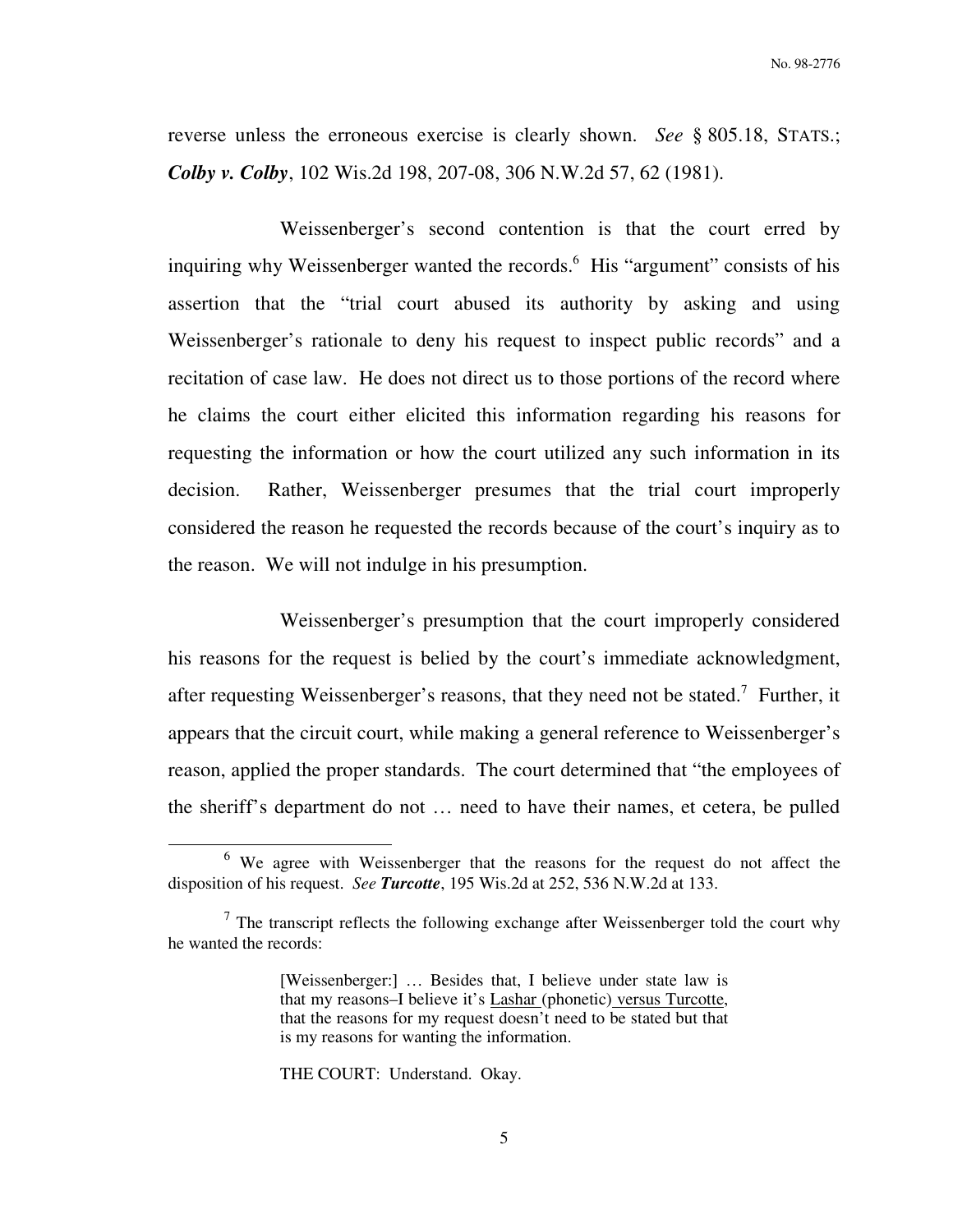out at random … which … can subject … those employees to harassment … or other … activities that serve no legitimate purpose." The court obviously assessed the sheriff's reasons for denying the request because the court referred to the reasons in its decision.

 The court's and sheriff's reasons are in accord with those we stated in *State ex rel. Morke v. Record Custodian, DHSS*, 159 Wis.2d 722, 465 N.W.2d 235 (Ct. App. 1990). *Morke* involved a request for a list of employees and other information from a penal institution. *Id*. at 724, 465 N.W.2d at 235-36. In *Morke* we said concern for the safety and well-being of the prison staff and their families and for institutional morale outweigh the general rule in favor of access. *Id*. at 726, 465 N.W.2d at 236. Further, we noted the policy reasons behind our open records law and determined that granting the information Morke sought neither informs the electorate, promotes better self-governance, nor concerns official acts of government employees. *Id*. at 726-27, 465 N.W.2d at 237. In this case the circuit court also considered that these policy considerations would not be advanced by granting Weissenberger's request. Because Weissenberger does not address, on appeal, whether the sheriff's and circuit court's stated reasons are sufficient to permit withholding the information, we conclude they are sufficient to permit withholding.

 Ultimately, Weissenberger advances mere supposition as to why the circuit court denied mandamus. He does not identify by record citation the actual basis given on the record for the denial. Section  $809.19(1)(b)$ , STATS.,  $8$  requires

 $8$  Section 809.19(1)(b), STATS provides:

 <sup>(1)</sup> BRIEF OF APPELLANT. The appellant shall file a brief within 40 days of the filing in the court of the record on appeal. The brief must contain: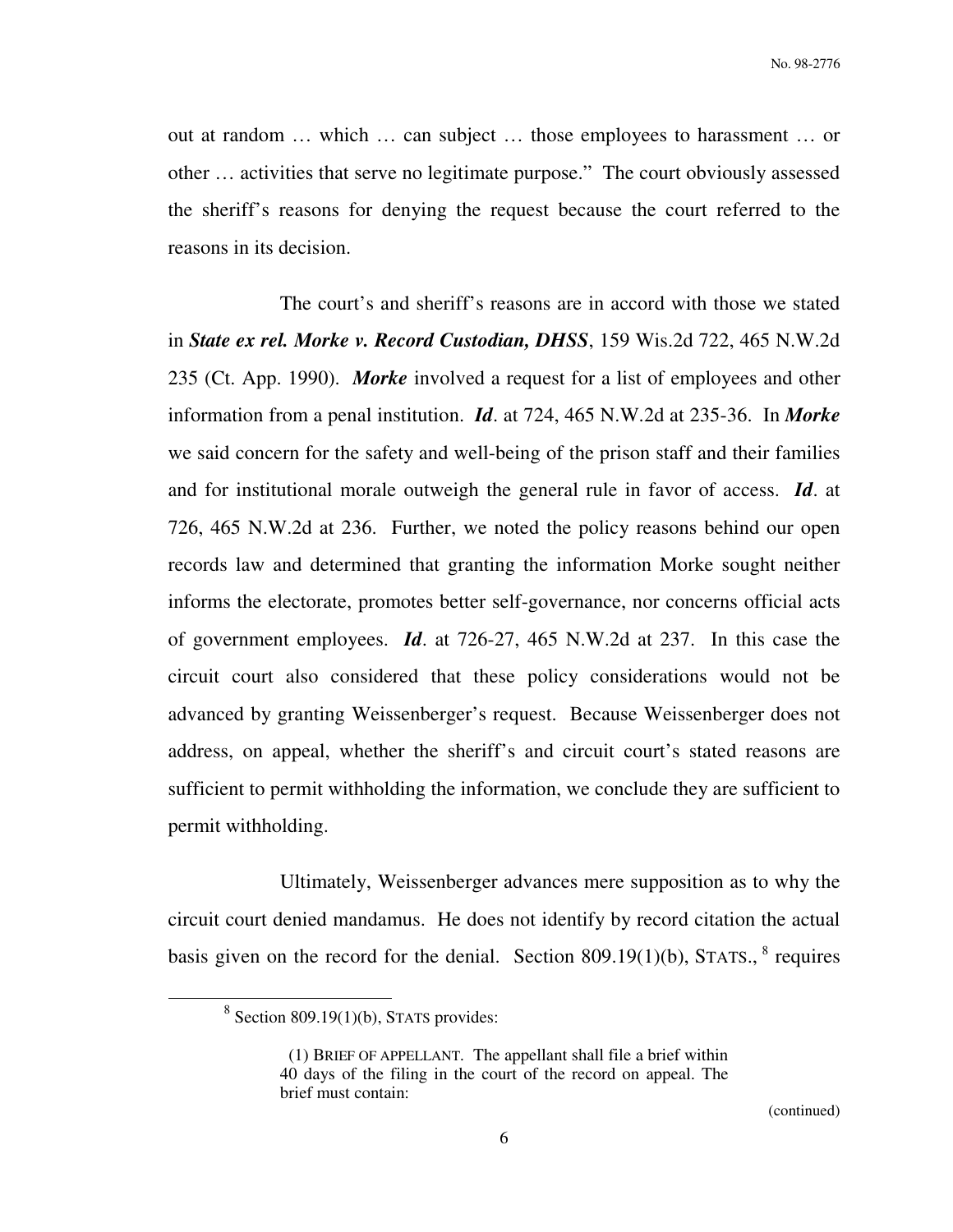an appellant to include in his/her brief a statement of the issues presented for review and how the trial court decided them. Section  $809.19(2)$ , directs that the appellant's brief shall include a short appendix providing relevant trial court record entries, the trial court's findings or opinion and limited portions of the record essential to an understanding of the issues raised, including oral or written rulings or decisions showing the trial court's reasoning regarding those issues. Weissenberger's omission of these record citations makes it difficult for us to efficiently address the appeal and places this court in a position where its own record investigation and research could be considered as advocating the position of one of the litigants. In *State v. Shaffer*, 96 Wis.2d 531, 545-46, 292 N.W.2d 370, 378 (Ct. App. 1980), we stated that we would not consider inadequate argument or appeals that otherwise do not comply with § 809.19. Similarly, we have said that it is not our duty, nor do we have the resources, to sift and glean the record *in extenso* to determine whether it supports the appellant's argument. *See Cascade Mtn. v. Capitol Indem. Corp.*, 212 Wis.2d 265, 270 n. 3, 569 N.W.2d 45, 47 n.3 (Ct. App. 1997). Nor will we abandon our neutrality by developing Weissenberger's argument for him. *See Barakat v. DHSS*, 191 Wis.2d 769,786, 530 N.W.2d 392, 398 (Ct. App. 1995).

 <sup>(</sup>b) A statement of the issues presented for review and how the trial court decided them.

 $9$  Section 809.19(2), STATS., provides in pertinent part:

 <sup>(2)</sup> APPENDIX. The appellant's brief shall include a short appendix providing relevant trial court record entries, the findings or opinion of the trial court and limited portions of the record essential to an understanding of the issues raised, including oral or written rulings or decisions showing the trial court's reasoning regarding those issues.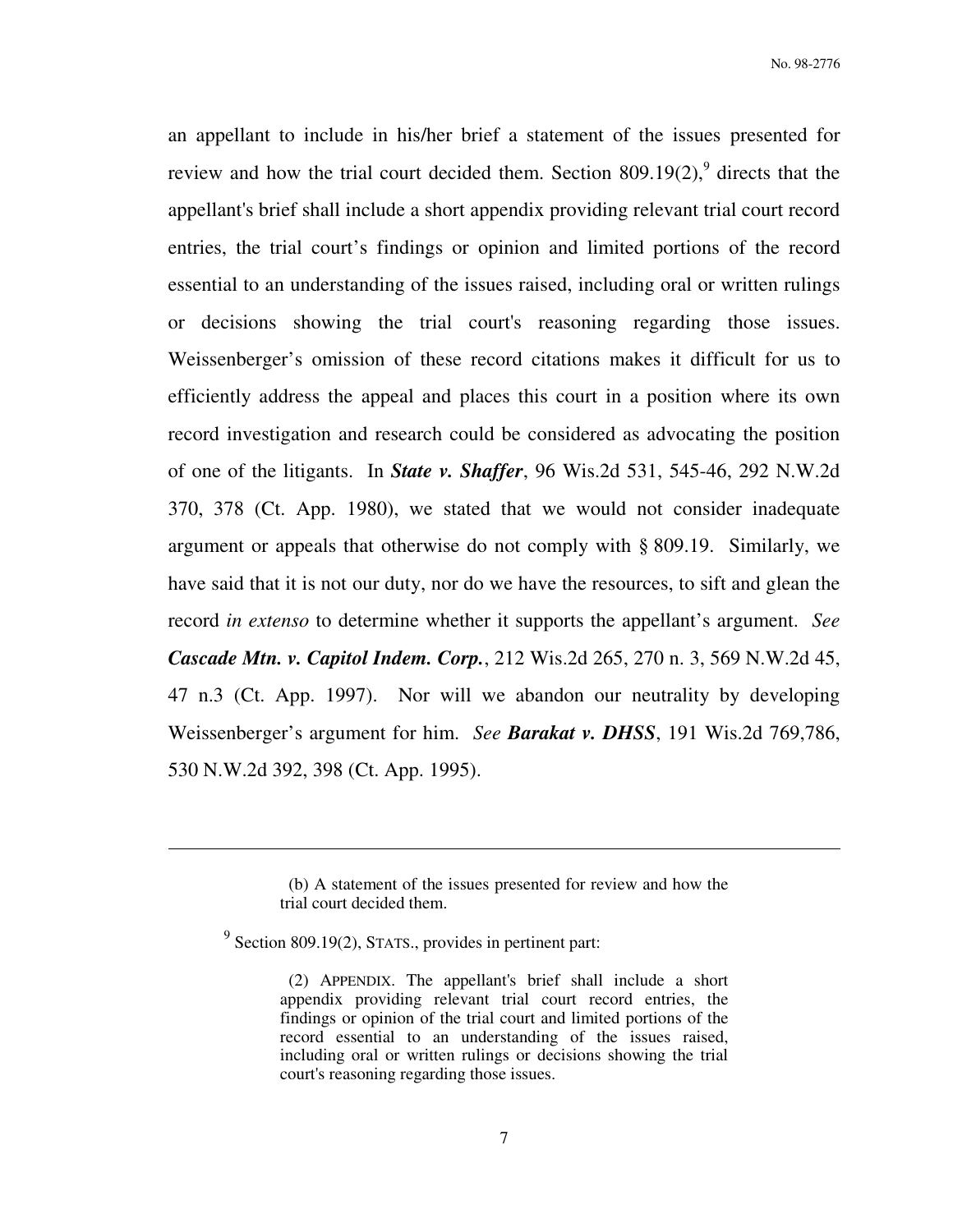Weissenberger's final contention is that the circuit court erroneously exercised its discretion by allowing Wickstrom to represent the sheriff. For authority he cites SCR 20:4.2, which prohibits communications between an attorney and another lawyer's client absent consent of the lawyer.<sup>10</sup> He fails to explain how that rule applies in this instance, either through record citation or argument. Weissenberger also argues that because Wickstrom did not file a notice of appearance, her pleadings should be stricken. He presents no authority or argument in support of the proposition that an attorney must file a notice of appearance in order to represent a party in litigation. His arguments fail because they are undeveloped. As we have stated previously, we will not consider Weissenberger's amorphous and undeveloped arguments. *See Barakat*, 191 Wis.2d at 786, 530 N.W.2d at 398. We also note that Weissenberger did not raise this issue before the circuit court, and as such it is waived. *See State v. Keith*, 216 Wis.2d 61, 79-80, 573 N.W.2d 888, 897 (Ct. App. 1997).

<sup>&</sup>lt;sup>10</sup> SCR 20:4.2 (West 1998) provides:

COMMUNICATION WITH PERSON REPRESENTED BY **COUNSEL** 

In representing a client, a lawyer shall not communicate about the subject of the representation with a party the lawyer knows to be represented by another lawyer in the matter, unless the lawyer has the consent of the other lawyer or is authorized by law to do so.